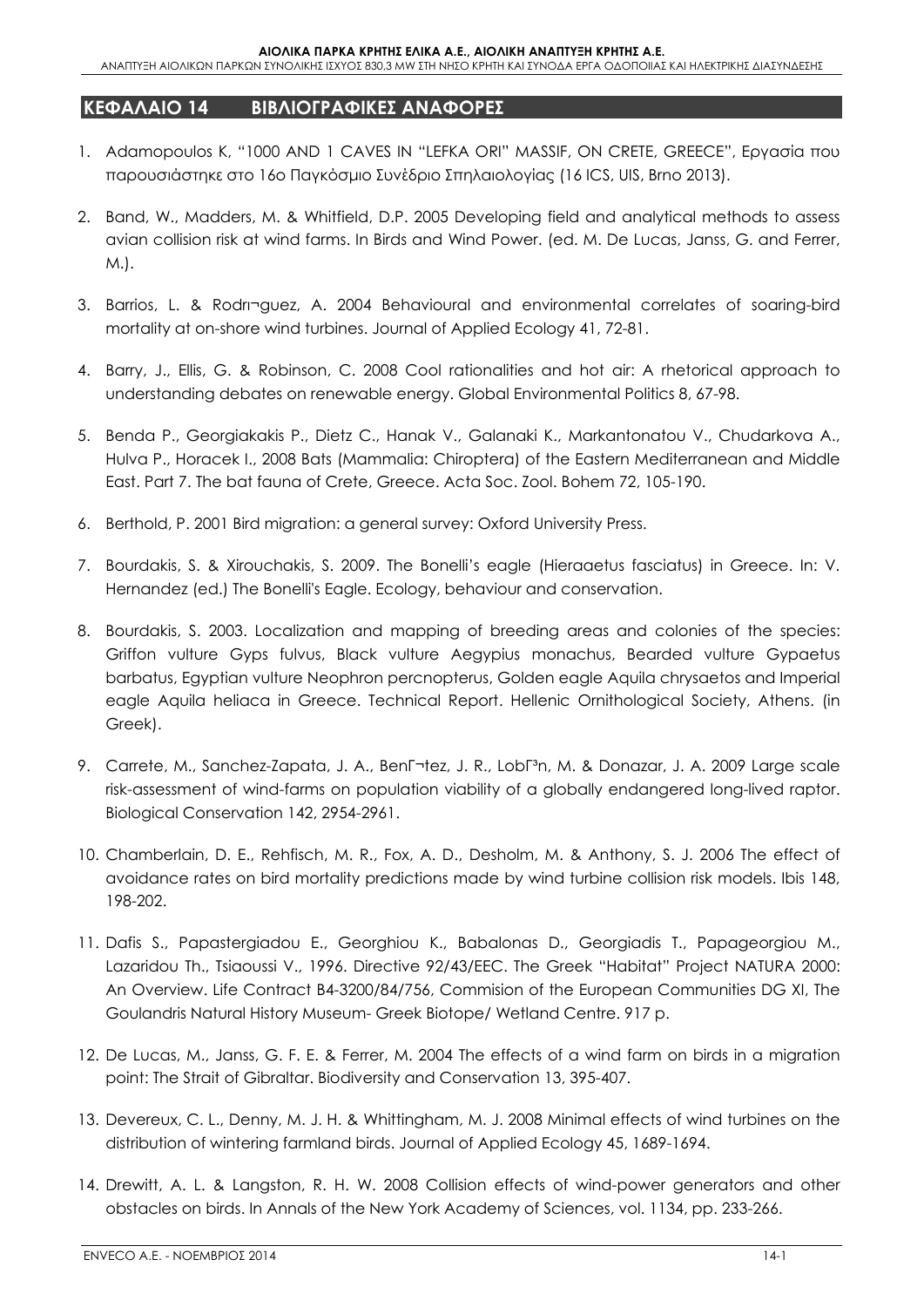- 15. Earth Policy Institute (2010). Carbon Dioxide Emissions from Fossil Fuel Burning in Top Ten Countries 2009. www.earth-policy.org/data\_center/C23
- 16. Earth Policy Institute (2010). Global Carbon Dioxide Emissions from Fossil Fuel Burning 1751-2009. www.earth-policy.org/data\_center/C23
- 17. Erickson, W. P., Johnson, G.D, Strickland, M.D., Young, D.P.J., Sernka, K.J., Good, R.E. 2001 Avian Collisions With Wind Turbines: A Summary of Existing Studies and Comparisons to Other Sources of Avian Collision Mortality in the United States, pp. 67.
- 18. Euro+Med PlantBase. The information resource for Euro-Mediterranean plant diversity. http://www.emplantbase.org/home.html.
- 19. European Commision Guidance, 2010. Wind Energy Developments and Natura 2000.
- 20. European Commission (2010). Guidance Document: Wind energy developments and Natura 2000 - EU Guidance on Wind Energy development in accordance with the EU nature legislation.
- 21. European Environment Agency (2010). Annual European Community Greenhouse Gas Inventory 1990 – 2008 and Inventory report 2010.
- 22. European Wind Energy Association (EWEA) (2008). Wind Energy Scenarios up to 2030. www.ewea.org/
- 23. European Wind Energy Association (EWEA) (2011). Wind in power 2010 European statistics. www.ewea.org/
- 24. ExternE 2001 Externalities of Energy. A Research Project of the European Commission. http://www.externe.info/
- 25. Fox, A. D., Desholm, M., Kahlert, J., Christensen, T. K. & Petersen, I. K. 2006 Information needs to support environmental impact assessment of the effects of European marine offshore wind farms on birds. Ibis 148, 129-144.
- 26. Georghiou K., M. Arianoutsou (Supervisor), S. Papavassiliou (Editor), A. Legakis, E. Valakos(Consultunts), ATHENS UNIVERSITY, GR 15784 ATHENS, GREECE. Kazantzidis S., Ious 4 GR 546 32 Thessaloniki GREECE. - Akriotis T., DEPARTMENT OF ENVIRONMENT. NATURA 2000- STANDARD DATA FORM, SPA - SAC GR2210001 "DYTIKES KAI VOREIOANATOLIKES AKTES ZAKYNTHOU", 2011.
- 27. Global Biodiversity Information Facility. http://www.gbif.org/
- 28. Global Wind Energy Council (GWEC) (2009). Global Wind 2009 Report.
- 29. Groupe Spéléologique CATAMARAN, "LEVKA 2008", Expédition spéléologique inter clubs sur l'île de Crête, Groupe Spéléologique CATAMARAN.
- 30. Hoen Ben, Wiser Ryan, Cappers Peter, Thayer Mark, and Sethi Gautam (2009). The Impact of Wind Power Projects on Residential Property Values in the United States: A Multi-Site Hedonic Analysis. Environmental Energy Technologies Division.
- 31. http://news.bbc.co.uk/2/hi/uk\_news/scotland/902034.stm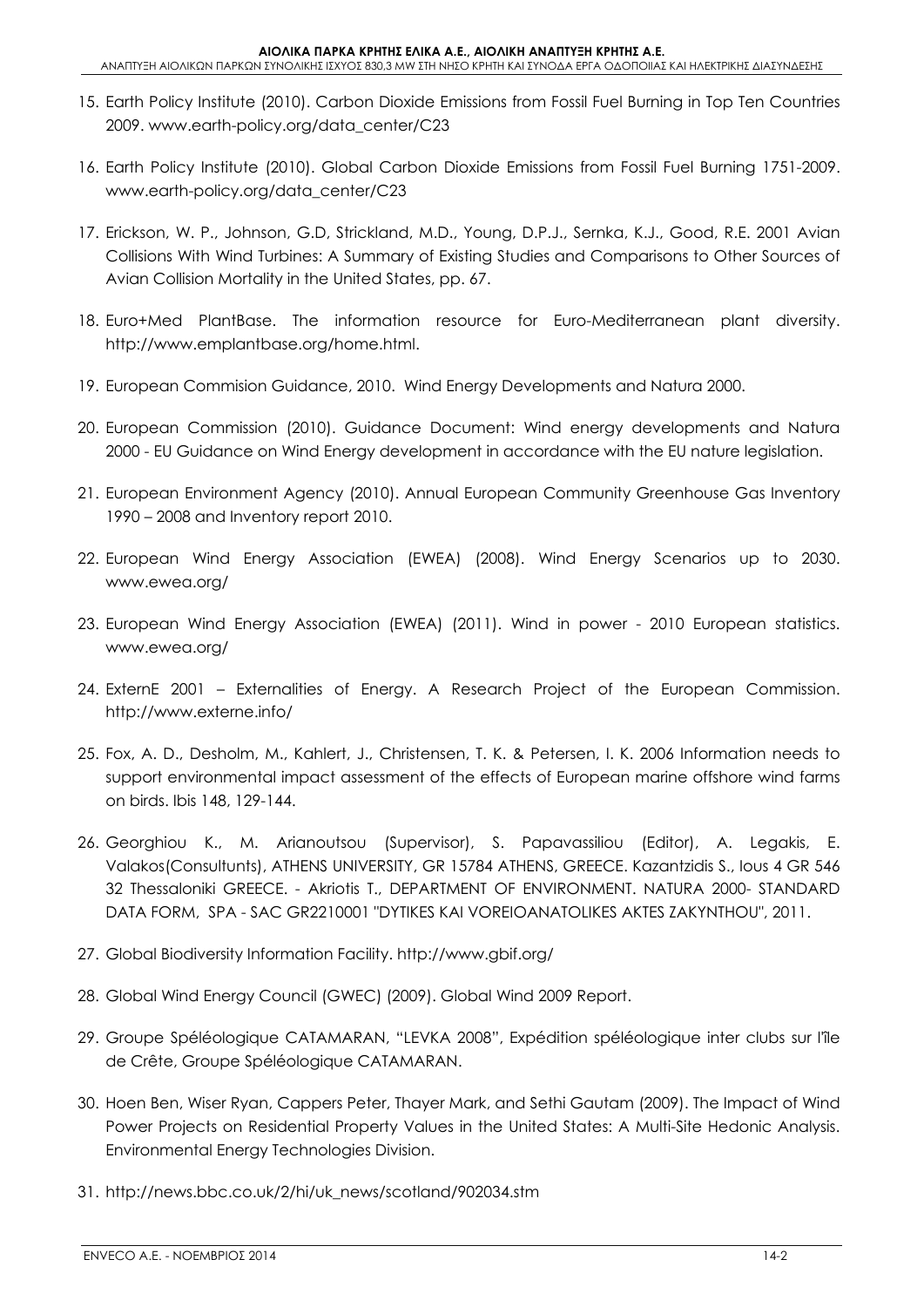- 32. http://www.energias-renovables.com/articulo/el-85-de-los-navarros-valoran-positivamente
- 33. http://www.herpetofauna.gr/
- 34. IPCC (2007). Fourth Assessment Report, AR4, Climate Change 2007: Synthesis Report. Contribution of Working Groups I, II and III to the Fourth Assessment Report of the Intergovernmental Panel on Climate Change. www.ipcc.ch/index.htm
- 35. IUCN Red List of Threatened Species. www.iucnredlist.org
- 36. Katsaounis C. 2012. Habitat use of the endangered and endemic Cretan Capricorn and impact of domestic goats. Thesis submitted to the International Institute for Geo – information Science and Earth Observation. Univeristy of Twente.
- 37. Kemper, C. A. 1964 A tower for TV: 30,000 dead birds. In Audubon magazine, pp. 86-90.
- 38. Kingsley, A. & Whittam, B. 2005 Wind turbines and birds. A background review for environemnetal assesment, pp. 81. Quebec.
- 39. Lafranchis T. & G.Sfikas. Flowers of Greece. Published by DIATHEO,2009.
- 40. Langston, R. H. W. & Pullan, J. D. 2003 Windfarms and birds:An analysis of the effects of windfarms on birds, and guidance on environemental assessment criteria and siet selection issues.Unpublished report T-PVS/Inf (2003) 12, by Birdlife International to the Council of Europe, Bern Convention on teh conservation of European Wildlife and Natural Habitats, pp. 58, viewed 18. June 2010.
- 41. Lopez-Darias, M. & Rumeu, B. Status and population trend of eleonora's falcon falco eleonorae in the Canary Islands. Ornis Fennica 87, 35-40.
- 42. Madders, M. & Whitfield, D. P. 2006 Upland raptors and the assessment of wind farm impacts. Ibis 148, 43-56.
- 43. Madsen, J. & Boertmann, D. 2008 Animal behavioral adaptation to changing landscapes: Springstaging geese habituate to wind farms. Landscape Ecology 23, 1007-1011.
- 44. Martinez-Abrain, A., Oro, D., Ferris, V. & Belenguer, R. 2002 Is growing tourist activity affecting the distribution or number of breeding pairs in a small colony of the Eleonora's Falcon? Esta afectando la actividad turistica creciente a la distribuciono al numero de parejas reproductoras de una pequena colonia de Falcon eleonora? 25, 47-51.
- 45. McIsaac, H. P. 2000 Raptor acuity and wind turbine blade conspicuity. In National Avian-Wind Power Planning Meeting, vol. 4 (ed. S. S. Schwartz), pp. 59-87. Carmel, California: Unpublished report prepared for the Avian Subcommittee of the National Wind Coordinating Committee by RESOLVE Inc, Washington, DC, viewd 3 September 2008.
- 46. Ministry of Environment, Energy and Climate Change (2010). Climate Change Emissions Inventory, Annual Inventory Submission Under the Convention and the Kyoto Protocol for Greenhouse and Other Gases for the Years 1990-2008.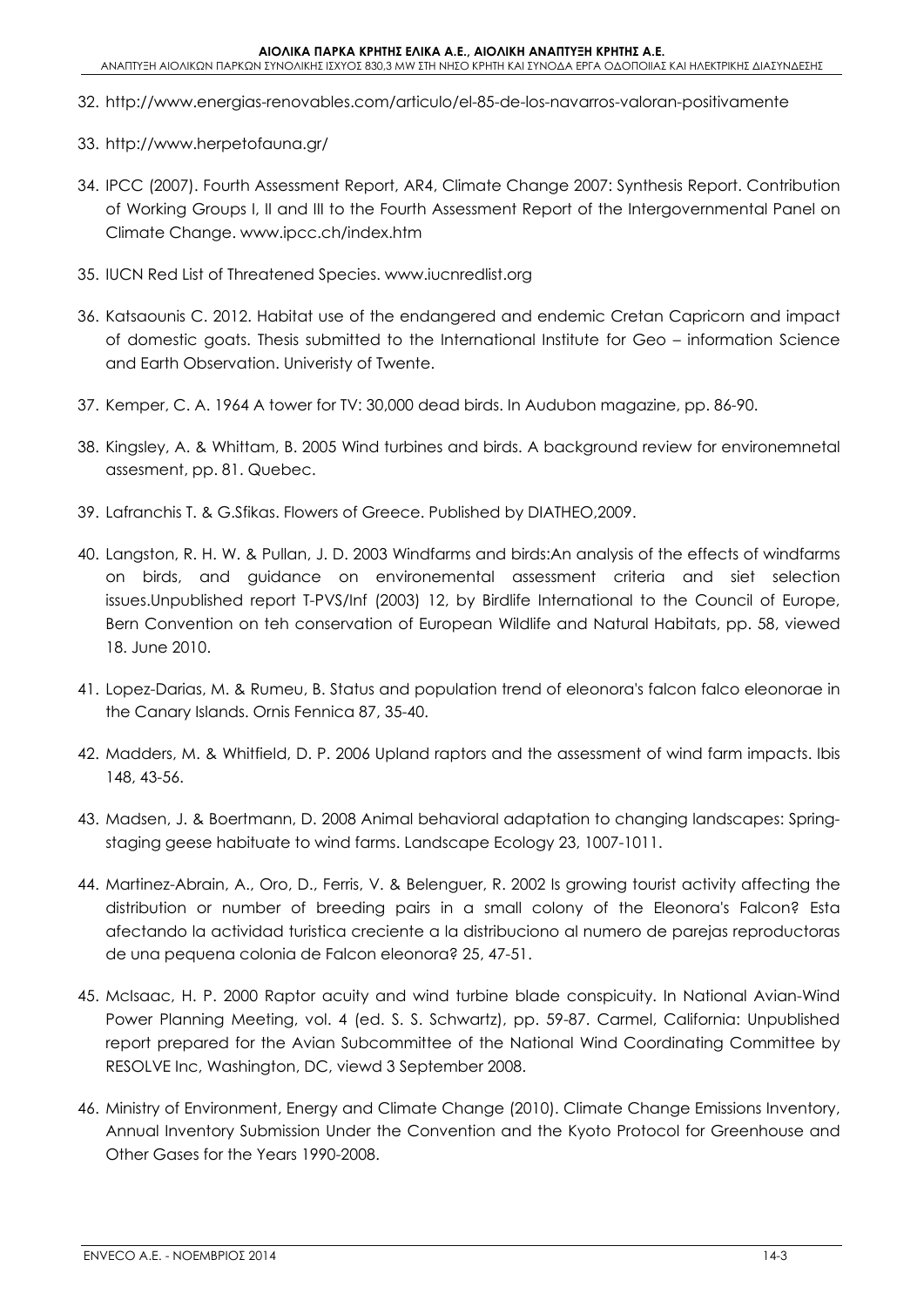- 47. Mitcell Jones A.J., Amori G., Bogdanowicz W., Krystufek B., Reijnders P.J.H., Spitzenberger F., Stubbe M., Thissen J.B.M, Vohralik V.& Zima J. The atlas of European mammals, 1999. Poyser Natural History. Societas Europaea Mammalogica.
- 48. NASA Earth Observatory http://earthobservatory.nasa.gov/
- 49. Percival, S. M. 2005 Birds and windfarms: What are the real issues? British Birds 98, 194-204.
- 50. Powlesland, R. G. 2009 Impacts of wind farms on birds: A review. In Science for Conservation, pp. 1-51.
- 51. REN21 (Renewable Energy Policy Network for the 21st century) (2010). Renewables Global Status Report 2010. www.ren21.net/
- 52. Ristow, D. 1999 International Species Action Plan for Eleonora's Falcon (Falco Eleonorae). In International Species Action Plan (ed. B. I. o. b. o. t. E. Comission). Cambridge: BirdLife International.
- 53. Rodrigues, L., L. Bach, M.-J. Dubourg-Savage, J. Goodwin & C. Harbusch (2008): Guidelines for consideration of bats in wind farm projects. EUROBATS Publication Series No. 3 (English version). UNEP/EUROBATS Secretariat, Bonn, Germany, 51 pp.
- 54. Sagrillo M, Woofenden I. (2006). Power From the Wind: Achieving Energy Independence. New Society Publishers.
- 55. Scottish Natural Heritage (2010). Use of Avoidance Rates in the SNH Wind Farm Collision Risk Model.
- 56. Smallwood, K. S. & Thelander, C. G. 2004 Developing methods to reduce bird mortality in the Altamont Pass Wind Resource Area: Unpublished final report by BioResource Consultants to the California energy Commission. PIeR-eA contract no. 500-01-019: L. Spiegel, program manager. 363 .www.energy.ca.gov/pier/final\_project\_reports/500-04-052.html.
- 57. Stevenson J, 2005. RRCPC Expedition report, Πανεπιστήμιο του Σέφιλντ, Μεγάλη Βρετανία.
- 58. Stewart, G. B., Pullin, A. S. & Coles, C. F. 2007 Poor evidence-base for assessment of windfarm impacts on birds. Environmental Conservation 34, 1-11.
- 59. Strid A. & Tan K. (ed.), 1997. Flora Hellenica (Volume 1). Koeltz Scientific Books. Königstein, Germany.
- 60. Strid A. & Tan K. (ed.), 2002. Flora Hellenica (Volume 2). A.R.G. Gantner Verlag k.G.
- 61. Tapia, L., Domιnguez, J. & Rodrιguez, L. 2009 Using probability of occurrence to assess potential interaction between wind farms and a residual population of golden eagle Aquila chrysaetos in NW Spain. Biodiversity and Conservation 18, 2033-2041.
- 62. Telleria, J. L. 2009 Potential impacts of wind farms on migratory birds crossing Spain. Bird Conservation International 19, 131-136.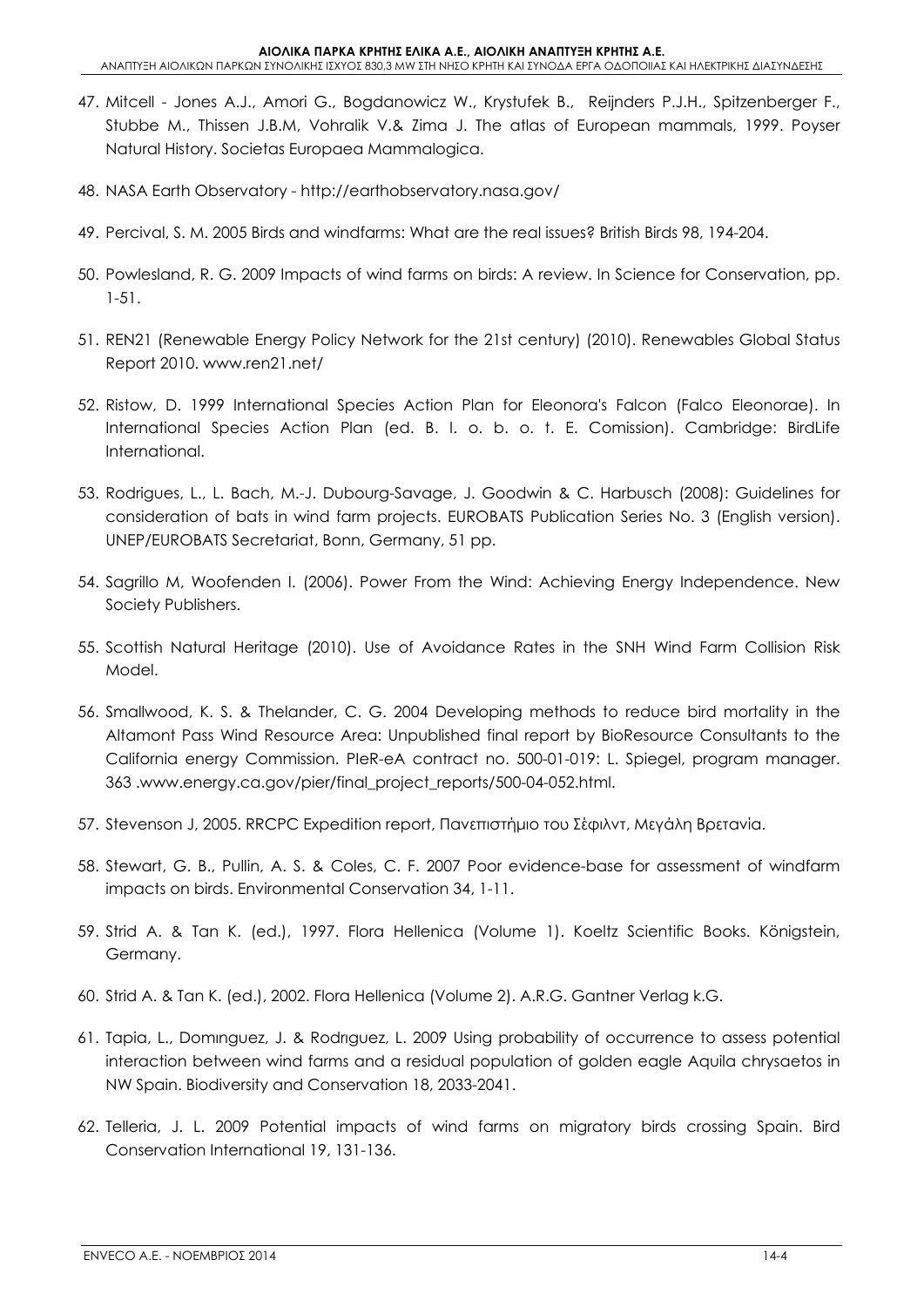- 63. The Royal Institution of Chartered Surveyors (2007). What is the impact of wind farms on house prices?
- 64. The World Commission on Environment and Development (1987). Our Common Future.
- 65. Tutin T.G. et al. (eds.), 1964-1993. Flora Europaea. Vol 1-5. Cambridge Univ. Press/ Flora Europaea online edition: http://rbg-web2.rbge.org.uk/FE/fe.html
- 66. U.S. Energy Information Administration (2010). International Energy Outlook 2010. www.eia.doe.gov/
- 67. Valakos E. D., Pafilis P., Sotiropoulos K., Lymberakis P., Maragou P., Foufopoulos J., 2008. The amphibians and reptiles of Greece. Edition Chimaira.
- 68. Welstead, J., Hirst, R., Keogh, D., Robb G. and Bainsfair, R. 2013. Research and guidance on restoration and decommissioning of onshore wind farms. Scottish Natural Heritage Commissioned Report No. 591.
- 69. World Cave Database, Eric MADELAINE,
- 70. www-sop.inria.fr
- 71. Xirouchakis S., Sakoulis A., Andreou G., 2001. The decline of the Bearded Vulture Gypaetus barbatus in Greece. Ardeola 48: 183-190.
- 72. Xirouchakis, S. & M. Mylonas. 2004. Griffon vulture (Gyps fulvus) distribution and density in Crete. Israel Journal of Zoology 50: 341-354.
- 73. Xirouchakis, S. & M. Mylonas. 2005. Selection of breeding cliffs by Griffon vultures Gyps fulvus in Crete (Greece). Acta ornithological 40: 155-161.
- 74. Xirouchakis, S. & M. Mylonas. 2005. Status and structure of the griffon vulture (Gyps fulvus) population in Crete. European Journal of wildlife research 51: 223-231.
- 75. Xirouchakis, S. & M. Nikolakakis. 2002. Conservation implications of the temporal and spatial distribution of Bearbed vulture Gypaetus barbatus in Crete. Bird Conservation International 12: 269-280.
- 76. Xirouchakis, S. 2001. The Golden eagle Aquila chrysaetos in Crete. Distribution, population status and conservation problems. Avocetta 25: 275-281.
- 77. Xirouchakis, S. 2003. Population trends and aspects of breeding biology of the Bearded Vulture (Gypaetus barbatus) in Crete (1996-2002). In: Sarrazin J.F., Thiollay J.M. (eds.), Proceedings of the International Meeting Conservation and Management of Bearded Vulture populations. Ligue pour la protection des Oiseaux (LPO), Tende, France, pp. 61-67.
- 78. Αδαμόπουλος Κώστας, «Τα μεγαλύτερα σπήλαια στην Ελλάδα σε σχέση με τα σπήλαια παγκοσμίως», Έκδοση ΣΕΛΑΣ 2005, ( www.selas.org/download/deepcaves04.pdf).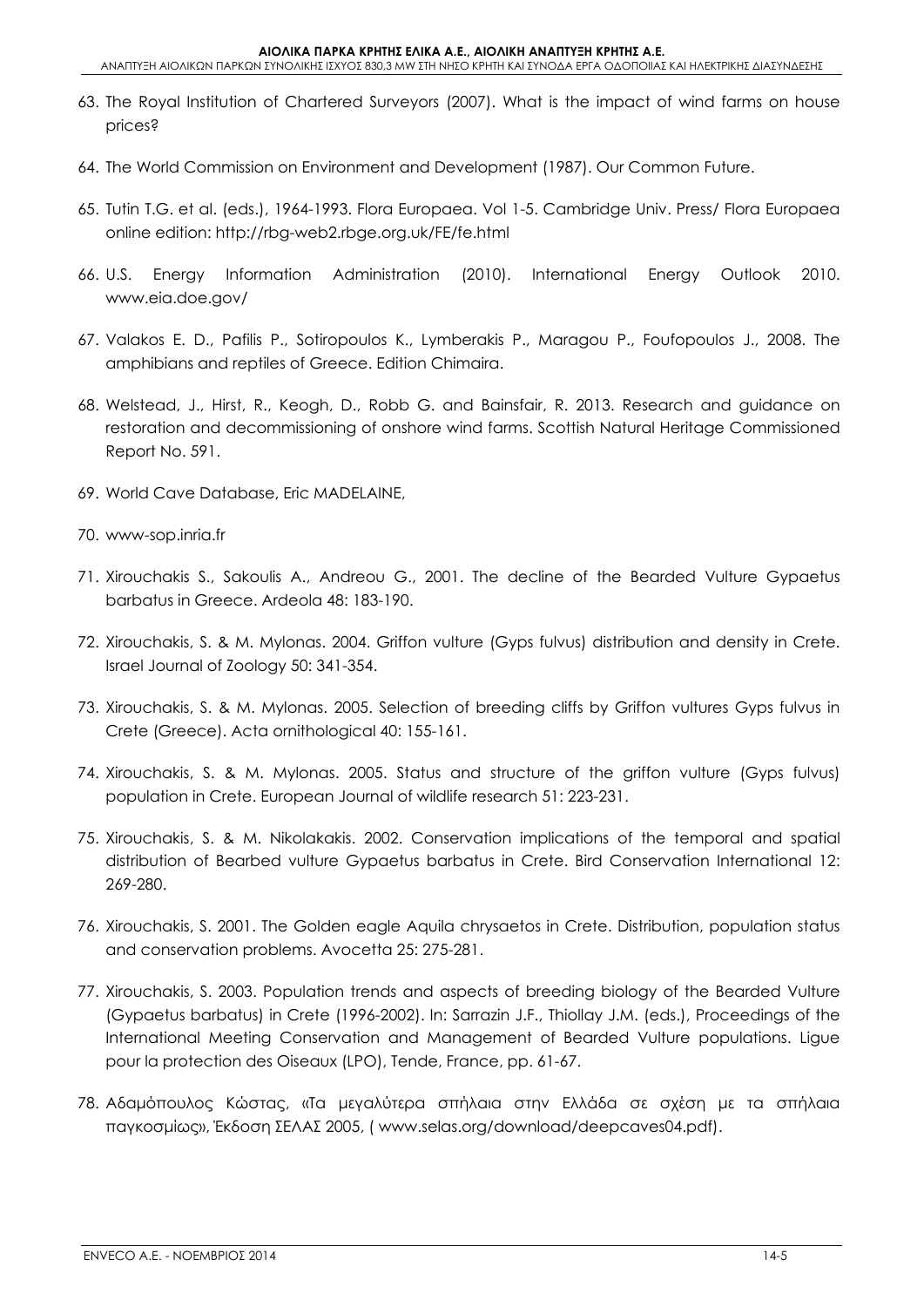- 79. Ασημακόπουλος Γ. (2007). Υποστηρικτική Μελέτη Ειδικού Πλαισίου Χωροταξικού Σχεδιασμού & Αειφόρου Ανάπτυξης για τις ΑΠΕ, ΕΚΟΤΕΧΝΙΚΑ.
- 80. Βάση Δεδομένων «Οι Νομοί της Ελλάδος» www.economics.gr
- 81. Βάση δεδομένων για τις περιοχές Natura 2000. 2011.(http://natura2000.eea.europa.eu)
- 82. Βάση Δεδομένων ΕUNIS (European Nature Information System) της Ευρωπαϊκής Υπηρεσίας Περιβάλλοντος (European Environment Agency) (http://eunis.eea.europa.eu/index.jsp)
- 83. Δημαλέξης, Α., Καστρίτης, Θ., Μανωλόπουλος, Α., Κορμπέτη, Μ., Φριτς, Γ.,Saravia Mullin, V., Ξηρουχάκης, Σ. και Δ. Μπούσμπουρας. 2010. Προσδιορισμός και χαρτογράφηση των ορνιθολογικά ευαίσθητων στα αιολικά πάρκα περιοχών της Ελλάδας. Ελληνική Ορνιθολογική Εταιρεία. Αθήνα. σελ. 119.
- 84. Δημόσια Επιχείρηση Ηλεκτρισμού (ΔΕΗ) www.dei.gr
- 85. Δημόσια Επιχείρηση Ηλεκτρισμού (ΔΕΗ) (2006). Development & Prospects of the Energy Renewables in Greece.
- 86. Δημόσια Επιχείρηση Ηλεκτρισμού (ΔΕΗ) (2007). Επενδύσεις εκσυγχρονισμού και επέκτασης του παραγωγικού δυναμικού της ΔΕΗ Α.Ε.
- 87. Δημόσια Επιχείρηση Ηλεκτρισμού (ΔΕΗ) (2008). O Ρόλος του Άνθρακα στη Στρατηγική Παραγωγής της ΔΕΗ.
- 88. Δημοσκόπηση της εταιρείας CIES για το EHN(Environmental Health News) (2008).
- 89. Δημοσκόπηση του System Three για την κυβένρηση της Σκωτίας (2000).
- 90. Διαχειριστής Συστήματος Μεταφοράς Ηλεκτρικής Ενέργειας (ΔΕΣΜΗΕ) (2010). Μελέτη Ανάπτυξης Συστήματος Μεταφοράς (ΜΑΣΜ) Περιόδου 2010-2014.
- 91. Εθνική Μετεωρολογική Υπηρεσία (ΕΜΥ) www.hnms.gr
- 92. Εθνική Στατιστική Υπηρεσία Ελλάδας (ΕΣΥΕ) www.statistics.gr
- 93. Εθνικό Μετσόβιο Πολυτεχνείο, Εθνική Τράπεζα Υδρολογικής και Μετεωρολογικής Πληροφορίας, http://ndbhmi.chi.civil.ntua.gr/el/index.html
- 94. Ειδική Περιβαλλοντική Μελέτη Περιοχής Αγίου Δικαίου ΠΡΟΓΡΑΜΜΑ LIFE B4-3200/98/444: ΠΡΟΣΤΑΣΙΑ ΤΟΥ ΓΥΠΑΕΤΟΥ (Gypaetus barbatus) ΣΤΗΝ ΕΛΛΑΔΑ
- 95. Ειδική Περιβαλλοντική Μελέτη περιοχής Αστερούσιων ΠΡΟΓΡΑΜΜΑ LIFE B4-3200/98/444: ΠΡΟΣΤΑΣΙΑ ΤΟΥ ΓΥΠΑΕΤΟΥ (Gypaetus barbatus) ΣΤΗΝ ΕΛΛΑΔΑ.
- 96. Ειδικό Διαχειριστικό Σχέδιο περιοχής Ψηλορείτη ΠΡΟΓΡΑΜΜΑ LIFE B4-3200/98/444: ΠΡΟΣΤΑΣΙΑ ΤΟΥ ΓΥΠΑΕΤΟΥ (Gypaetus barbatus) ΣΤΗΝ ΕΛΛΑΔΑ
- 97. Ειδικό Σχέδιο Διαχείρισης ορεινού όγκου Κέδρου ΠΡΟΓΡΑΜΜΑ LIFE B4-3200/98/444: ΠΡΟΣΤΑΣΙΑ ΤΟΥ ΓΥΠΑΕΤΟΥ (Gypaetus barbatus) ΣΤΗΝ ΕΛΛΑΔΑ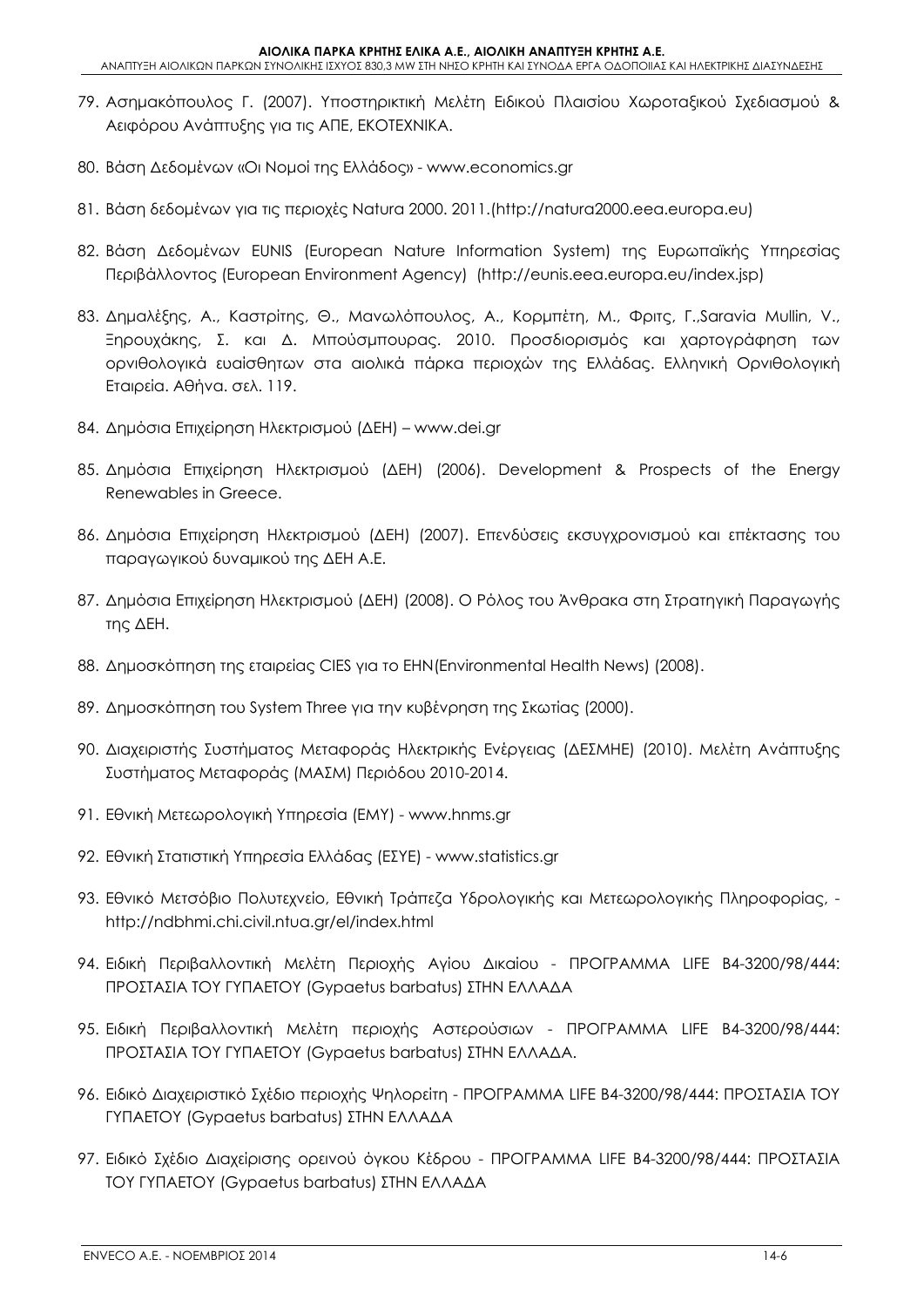- 98. Ελληνική Ορνιθολογική Εταιρεία, 2007. Οδηγός Αναγνώρισης. Τα πουλιά της Ελλάδας, της Κύπρου και της Ευρώπης. Killian Mullarney, Lars Svensson, Dan Zetterstrom, Peter J.Grant
- 99. Ελληνικό Κέντρο Βιοτόπων Υγροτόπων, Σημαντικές Περιοχές για την Προστασία της Φύσης www.ekby.gr
- 100. Ελληνικός Ορειβατικός Σύλλογος Χανίων, (www.eoshanion.gr)
- 101. Ευρωπαϊκή Επιτροπή (2007). Ερμηνευτικός οδηγός σχετικά με το άρθρο 6 παράγραφος 4 της οδηγίας για τα ενδιαιτήματα (92/43/ΕΟΚ) Διευκρίνιση Των Εννοιών: Εναλλακτικές Λύσεις, Επιτακτικοί Λόγοι Υπέρτερου Δημόσιου Συμφέροντος, Αντισταθμιστικά Μέτρα, Συνολική Συνοχή, Γνώμη της Επιτροπής.
- 102. Ευρωπαϊκή Επιτροπή. Διαχείριση των περιοχών Natura 2000: Οι διατάξεις του άρθρου 6 της Οδηγίας 92/43/ΕΟΚ για τα ενδιαιτήματα, Λουξεμβούργο, Υπηρεσία Επίσημων Εκδόσεων των Ευρωπαϊκών Κοινοτήτων. Μαυρομμάτης, Γ. Ν. (1980). Το Βιοκλίμα της Ελλάδος: Σχέσεις κλίματος και φυσικής βλαστήσεως.
- 103. Ζαλίδης, Γ.Χ. και Α. Μαντζαβέλας (συντονιστές έκδοσης). 1994. Απογραφή των ελληνικών υγροτόπων ως φυσικών πόρων (Πρώτη προσέγγιση). Ελληνικό Κέντρο Βιοτόπων-Υγροτόπων (ΕΚΒΥ). Xvii + 587 σελ
- 104. Θ.Π.Τάσιος, Ομότιμος Καθηγητής ΕΜΠ, Ανεμογεννήτριες: Αισθητική και Αν-αισθησία, Η Καθημερινή, 5.6.2009
- 105. Ινστιτούτο Γεωλογικών και Μεταλλευτικών Ερευνών (ΙΓΜΕ) www.igme.gr
- 106. Κατσικάτσος Γ. Χ. (1992). Γεωλογία της Ελλάδας.
- 107. Κέντρο Ανανεώσιμων Πηγών Ενέργειας (ΚΑΠΕ) www.cres.gr
- 108. Μαυρομμάτης, Γ. Ν. (1980). Το Βιοκλίμα της Ελλάδος: Σχέσεις κλίματος και φυσικής βλαστήσεως.
- 109. Μουντράκης, Δ. Μ. (1986). Γεωλογία της Ελλάδος. University Studio Press.
- 110. Μπουρδάκης, Σ. 2003. Εντοπισμός και χαρτογράφηση των αναπαραγωγικών περιοχών και αποικιών των ειδών Όρνιο, Μαυρόγυπα, Γυπαετό, Ασπροπάρη, Χρυσαετό και Βασιλαετό στην Ελλάδα. Αναφορά προγράμματος: "Άμεσες ενέργειες για την προστασία των απειλούμενων αρπακτικών στην Ελλάδα". Ελληνική Ορνιθολογική Εταιρεία.
- 111. Ντάφης, Σ., Παπαστεργιάδου Ε., Λαζαρίδου Ε., Τσιαφούλη Μ., 2001. Τεχνικός Οδηγός Αναγνώρισης, Περιγραφής και Χαρτογράφησης Τύπων Οικοτόπων της Ελλάδας. Ελληνικό Κέντρο Βιοτόπων-Υγροτόπων (ΕΚΒΥ).
- 112. Ξηρουχάκης, Η οικολογία του Όρνιου στη Κρήτη 2003
- 113. Πανεπιστήμιο Αθηνών, Τμήμα Γεωλογίας, Τομέας Γεωφυσικής Γεωθερμίας www.geophysics.geol.uoa.gr
- 114. Παπαζάχος, Β. (2003). Οι σεισμοί της Ελλάδας. Εκδόσεις Ζήτη.